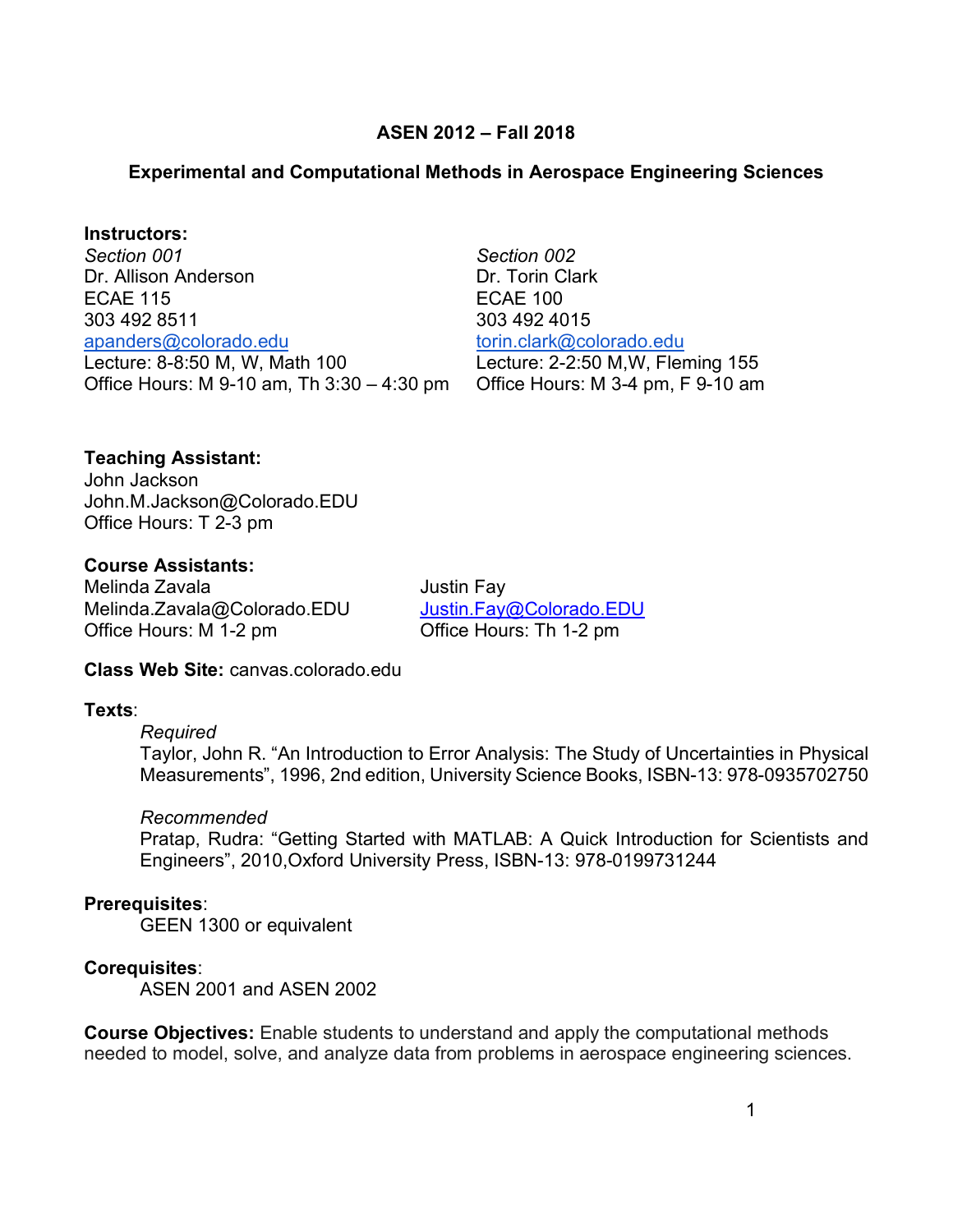## **Major Course Topics**:

- 1. Structured MATLAB Programming to Solve Aerospace Engineering Problems.
- 2. Uncertainty and Error Analysis.
- 3. Technical Writing and Data Presentation
- 4. Advanced Computational Methods
- 5. Ethics in Engineering

| <b>Grading Guidelines:</b>                          |                 |
|-----------------------------------------------------|-----------------|
| Projects (2 projects)                               | 30 <sup>%</sup> |
| Exams (2 exams)                                     | 30%             |
| Participation (Attendance and active participation) | <b>20%</b>      |
| Quizzes (4 quizzes)                                 | 20%             |

 Your letter grades will be assigned based on expectations of performance. A letter grade of 'A' represents superior/excellent performance, a grade of 'B' represents good/better than average performance, while a grade of 'C' represents competent/average performance (which is in accordance with CU grading policy). Typically, a performance of 70% and above would earn you a grade of 'C', however, we reserve the right to normalize the class grades based on the expected minimum level of competency.

#### **Important Notes**

- 1. We reserve the right to make changes to the weekly course schedule based on occurring events that require different dispositions. We will give sufficient advance notice through announcements in class and posting on the web. Changes to this syllabus and schedule may be announced at any time during class periods. We will post the current syllabus and schedule on the course website.
- 2. Reading assignments and viewing the posted lectures are to be completed *before* the course period. Many of our lectures are flipped, so coming prepared to work on problems and to ask questions is critical. Your active participation is key to the success of the class, and thus will factor into your overall course grade.
- 3. We reserve the right to reply to email questions only in business hours, i.e. Monday through Friday, 8:00 am – 5:00 pm.
- 4. Attendance to all classes is expected. *There are no make-ups exams or quizzes except in cases of acceptable excuses.* Acceptable excuses, such as medical certification of an emergency, are required to make up any quiz. Any other medical or studies-related needs of absence have to be *communicated and approved ahead* of the date of occurrence.
- 5. We will use Canvas and ASEN 2012 mailing list to send out announcements, to provide comments to you on class activities, and to provide general information about course assignments.

#### **Evaluated Outcomes**

 This is one of the first courses in the ASEN curriculum where you will begin to acquire the following skills and abilities, which are the expected outcomes from our program at graduation: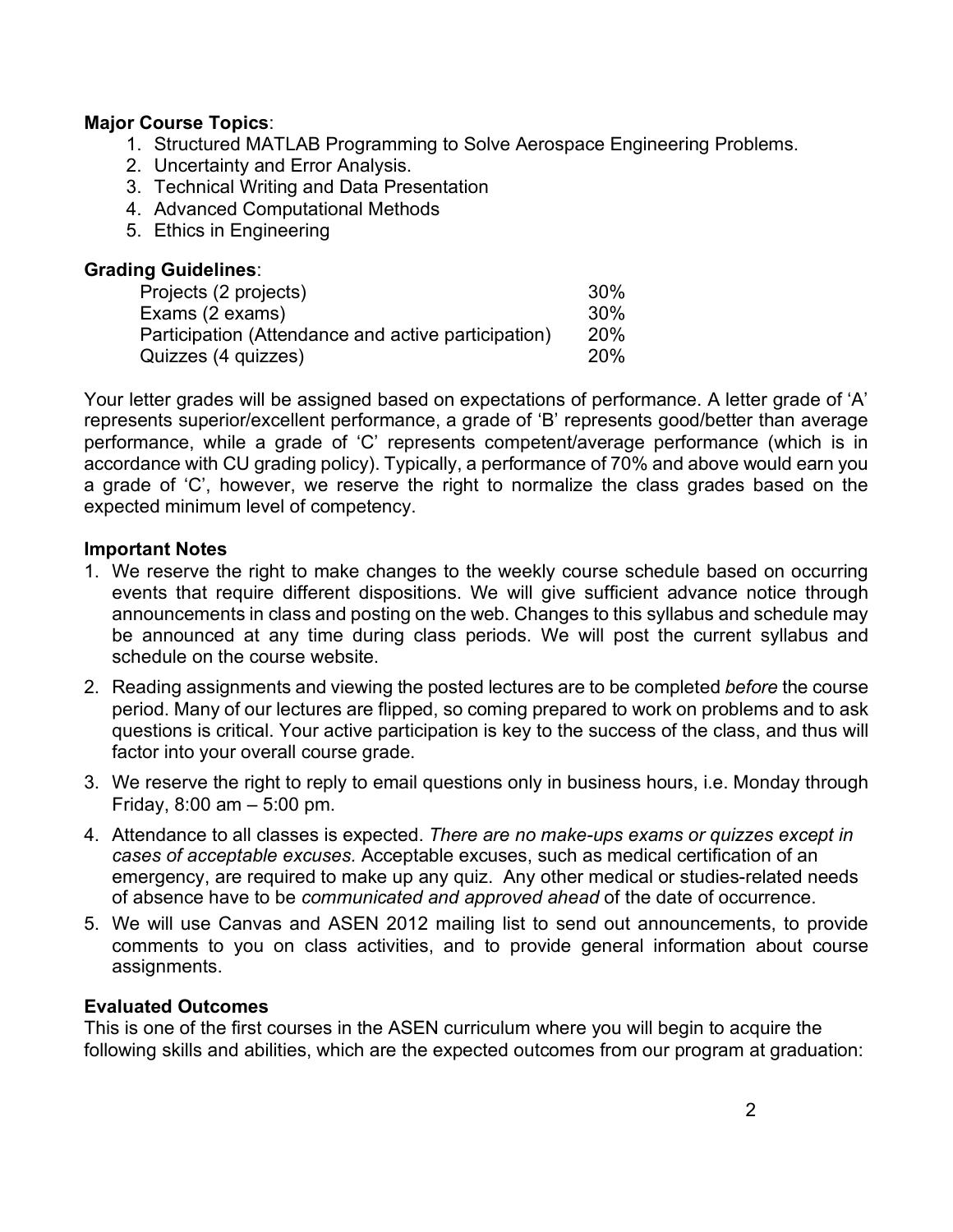- $O<sub>1</sub>$ Professional context and expectations (ethics, economics, etc.)
- $\Omega$ Written, oral, graphical communication ability
- $O<sub>5</sub>$ Knowledge of key scientific/engineering concepts
- O<sub>6</sub> Ability to define and conduct experiments, use instrumentation
- O<sub>7</sub> Ability to learn independently, find information
- O<sub>9</sub> Ability to design systems
- O10 Ability to formulate and solve problems
- O11 Ability to use and program computers

 Evaluation of these outcomes allows an assessment of your performance and provides a major portion of the process we (the Faculty) use for continuous assessment and improvement of the entire AES undergraduate curriculum. The model for these outcomes derives from several sources including the "Desired Attributes of an Engineer" as defined by The Boeing Company, and "curriculum reviews" from major aerospace corporations including The Boeing Co., Lockheed Martin Corp., and Ball Aerospace Corp. These inputs were combined with the AES faculty vision of the desired attributes of an aerospace engineer and the requirements of the Accreditation Board for Engineering and Technology (ABET) to produce this list of evaluated outcomes.

## **Additional Guidelines**

 **Programming Language:** In this class, we will *exclusively* use the programming language MATLAB because it is the programming language of the aerospace industry. Students who do not have a background in MATLAB are strongly encouraged to use the supplementary textbook and attend the TA's programming help sessions and office hours. MATLAB is available for a free download to your computer from the University. You also have access to the ITLL Lab Plaza computers during periods for which no other class is using them. There are also a number of computers in the student group study rooms and in the College.

 **Exam Schedule:** In this class, we will **not** have a comprehensive exam during finals week. We will have two exams during the semester that are not comprehensive in nature, but will assess your understanding of the class material. These exams will be unified evening exams, incorporating both sections. Please ensure you do not have any evening conflicts on the dates listed in the course schedule.

 **Accommodation for Disabilities:** If you qualify for accommodations because of a disability, please submit your accommodation letter from Disability Services to your faculty member in a timely manner so that your needs can be addressed. Disability Services determines accommodations based on documented disabilities in the academic environment. Information on requesting accommodations is located on the **Disability Services website**  ([www.colorado.edu/disabilityservices/students\)](www.colorado.edu/disabilityservices/students). Contact Disability Services at 303-492-8671 or [dsinfo@colorado.edu](mailto:dsinfo@colorado.edu) for further assistance. If you have a temporary medical condition or injury, see **Temporary Medical Conditions** under the Students tab on the Disability Services website and discuss your needs with your section's instructor.